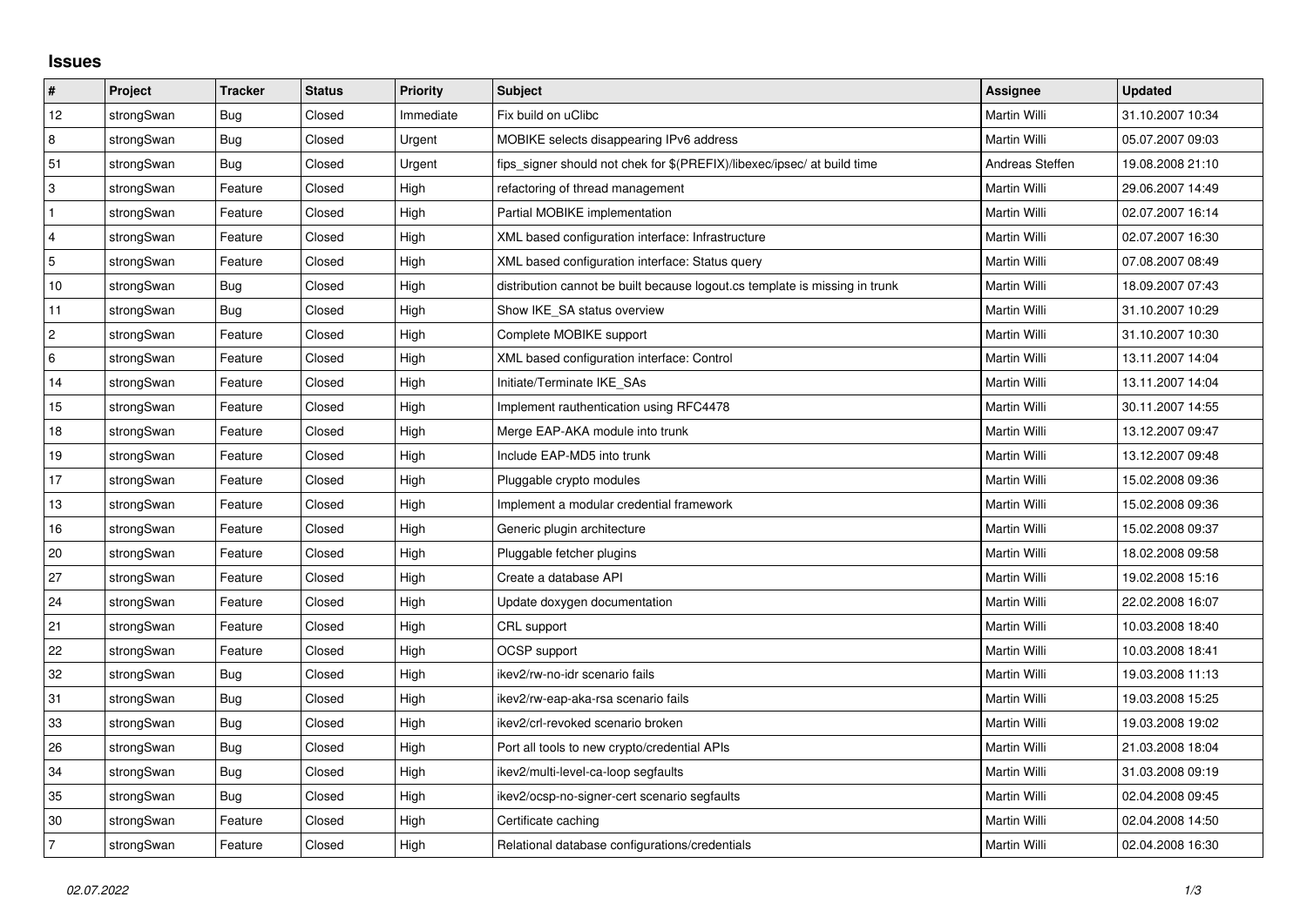| ∦   | Project    | <b>Tracker</b> | <b>Status</b> | <b>Priority</b> | <b>Subject</b>                                                         | <b>Assignee</b>       | <b>Updated</b>   |
|-----|------------|----------------|---------------|-----------------|------------------------------------------------------------------------|-----------------------|------------------|
| 36  | strongSwan | <b>Bug</b>     | Closed        | High            | strongswan-4.2.0 does not compile with uclibc                          | Martin Willi          | 04.04.2008 13:51 |
| 45  | strongSwan | Bug            | Closed        | High            | Failure to open SQLite database crashes charon                         | Martin Willi          | 07.04.2008 09:16 |
| 43  | strongSwan | Bug            | Closed        | High            | missing certificate_identity in SQL database causes segfault           | Martin Willi          | 07.04.2008 10:08 |
| 41  | strongSwan | Feature        | Closed        | High            | CFG attribute provider framework                                       | Martin Willi          | 16.04.2008 11:24 |
| 47  | strongSwan | Feature        | Closed        | High            | <b>RNG API</b>                                                         | <b>Martin Willi</b>   | 16.04.2008 11:27 |
| 48  | strongSwan | Feature        | Closed        | High            | Parallel trustchain verification                                       | Martin Willi          | 16.04.2008 11:33 |
| 37  | strongSwan | Feature        | Closed        | High            | Hash and URL support for IKEv2                                         | <b>Tobias Brunner</b> | 18.04.2008 13:38 |
| 50  | strongSwan | Bug            | Closed        | High            | plutostderrlog option missing                                          | Martin Willi          | 11.05.2008 10:10 |
| 25  | strongSwan | Feature        | Closed        | High            | alternative crypto implementation                                      | Martin Willi          | 31.05.2008 09:49 |
| 46  | strongSwan | Feature        | Closed        | High            | DNS resolving for hosts in ike_cfg                                     | <b>Martin Willi</b>   | 09.06.2008 09:34 |
| 52  | strongSwan | Bug            | Closed        | High            | Migrate ESP sequence number in update_sa                               | <b>Tobias Brunner</b> | 25.06.2008 08:40 |
| 59  | strongSwan | Feature        | Closed        | High            | Add additinal signal dependent parameter to bus                        | Martin Willi          | 29.07.2008 11:04 |
| 40  | strongSwan | Feature        | Closed        | High            | NetworkManager support                                                 | <b>Martin Willi</b>   | 22.08.2008 12:54 |
| 54  | strongSwan | Feature        | Closed        | High            | <b>EAP-Identity Server functionality</b>                               | Martin Willi          | 22.08.2008 12:55 |
| 60  | strongSwan | Feature        | Closed        | High            | Implement draft-sheffer-ikev2-gtc-00 with PAM password verification    | Martin Willi          | 22.08.2008 12:59 |
| 65  | strongSwan | Bug            | Closed        | High            | Many UML tests fail                                                    | Andreas Steffen       | 07.10.2008 07:09 |
| 64  | strongSwan | Bug            | Closed        | High            | MOBIKE with changed NAT mappings                                       | <b>Martin Willi</b>   | 08.10.2008 14:21 |
| 56  | strongSwan | Bug            | Closed        | High            | New interface for EAP-SIM backend                                      | Martin Willi          | 24.10.2008 10:23 |
| 70  | strongSwan | <b>Bug</b>     | Closed        | High            | IP <sub>v6</sub>                                                       | Andreas Steffen       | 21.02.2009 11:09 |
| 42  | strongSwan | Feature        | Closed        | High            | CFG attribute handler framework                                        | Martin Willi          | 28.04.2009 10:23 |
| 49  | strongSwan | Bug            | Closed        | High            | starter log directly to terminal                                       | Martin Willi          | 30.04.2009 10:18 |
| 71  | strongSwan | Bug            | Closed        | High            | Improved Acquire handling                                              | Martin Willi          | 20.05.2009 11:54 |
| 79  | strongSwan | Bug            | Closed        | High            | Windows 7 sometimes fails to verify RSA signatures done by gcrypt      | Martin Willi          | 30.06.2009 12:22 |
| 55  | strongSwan | <b>Bug</b>     | Closed        | High            | Implement SHA512/384/256 HMAC with proper truncation in kernel         | Martin Willi          | 03.12.2009 11:41 |
| 73  | strongSwan | Issue          | Closed        | High            | StrongSwan IKEv2 CERT Payload missing first 0x30 byte of DER-encoding. | Martin Willi          | 06.05.2013 21:33 |
| 61  | strongSwan | Bug            | Closed        | High            | When recovering from DPD, firewall rules aren't added as necessary     | Andreas Steffen       | 06.05.2013 21:43 |
| 39  | strongSwan | Feature        | Rejected      | High            | Configuration support in Manager                                       | Martin Willi          | 04.07.2014 11:07 |
| 129 | strongSwan | Feature        | Assigned      | Normal          | Relations between ike/child/peer_cfg                                   | Martin Willi          | 06.02.2012 10:50 |
| 44  | strongSwan | <b>Bug</b>     | Closed        | Normal          | multiple copies of ca certificate in cache                             |                       | 07.04.2008 10:51 |
| 53  | strongSwan | Bug            | Closed        | Normal          | Printf handler for proposal_t                                          | Martin Willi          | 12.06.2008 14:23 |
| 58  | strongSwan | <b>Bug</b>     | Closed        | Normal          | Please fix bashism in /src/ipsec/ipsec.in                              | Martin Willi          | 16.07.2008 09:08 |
| 62  | strongSwan | Bug            | Closed        | Normal          | ikev2 missing rekeying support not recognised                          | Martin Willi          | 14.11.2008 15:17 |
| 66  | strongSwan | <b>Bug</b>     | Closed        | Normal          | patch for alignment buffer on xscale ARM processor                     | Martin Willi          | 14.11.2008 15:35 |